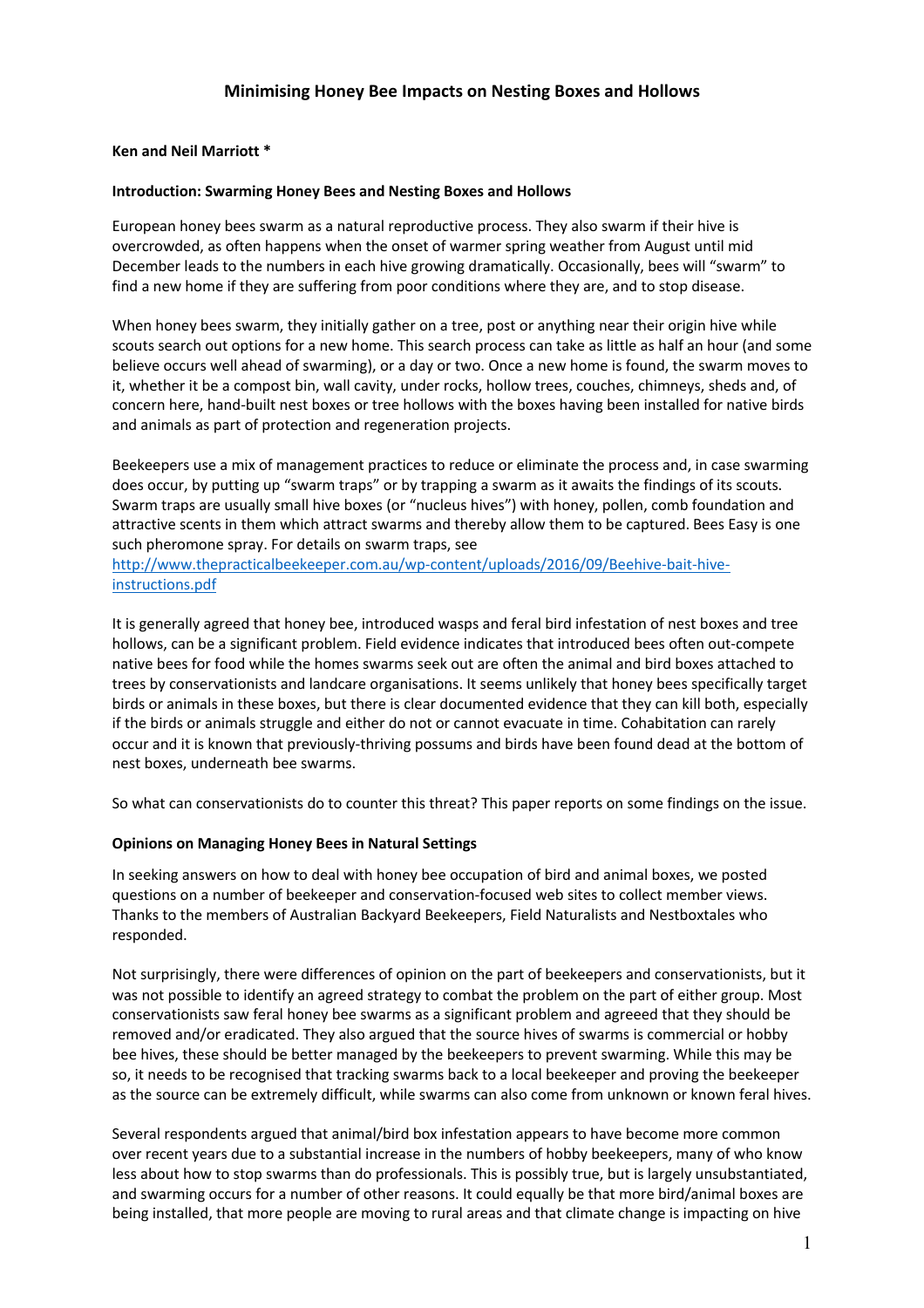swarming rates. Some respondents felt it was too late to take action and although this pessimism is understandable, it will not achieve a positive outcome or even reduce impacts.

Interestingly, the widespread (but disputed) view that "we have to save the bees because they will save the earth", led some conservationists to argue that feral bees were an acceptable part of the ecosystem and should either be left alone or at most, moved out of animal/bird boxes. Those who were willing to accept honey bees suggested that catching swarms and selling them on was a useful way to generate income. These views were largely rejected by other conservationists and beekeepers, the counter arguments being that feral bees are no different to foxes, brumbies and carp and should be exterminated, at least in national parks and special conservation reserves. It was argued that collecting swarms for sale would not stop them invading bird/animal boxes.

Significantly, the Victorian Trust for Nature has a clause in its conservation covenant agreements with property owners which excludes the keeping of honey bees. The Trust has even contacted properties adjoining covenant-protected properties to seek their cooperation in keeping honey bees away by explaining the threat they pose to native wildlife.

Arguments against leaving honey bees in the wild include the fact that they compete with native species, cannot be inspected for disease, are often more aggressive and that they are likely to swarm more often as the natural hive opportunities available to them are frequently less suitable than those provided by beekeepers. There is also evidence that European bees can interfere with the successful pollination of many unique and specialised native plants. For example, 'Native Fuchsias' in the genus Correa often have their flowers mutilated by bees as they chew through the tubular flowers to access the nectar at the base, thereby avoiding the pollen and stigma in the mouth of the tube, resulting in the failure of the plant to produce seed, (while also depriving honey-eating birds of a vital food source).

It was suggested that more honey bees are taking over built structures such as nest boxes as there are fewer hollow trees due to land clearing, bushfires and tree ageing, with the latter two being "pushed" by climate change. This then leads to feral honey bees interfering with natural and managed breeding programs for native species.

Several people provided details on published research papers. These are listed at the end of this paper but have not been reviewed in detail at this point. In general the papers indicate that honey bees can generally out-compete native animals and birds in occupying built boxes and tree hollows. Of particular concern is the fact that the research suggests that while many bird and animal species can have quite specific nest/hollow requirements, this is far less so for bees which, consequently, have an advantage over many other species. This is exacerbated by the fact that in Australia over 17% of native bird species, 28% of reptiles and 42% of mammals are entirely dependent on tree hollows or artificial nest boxes for their survival and reproduction.

## **A Framework for Action to Minimise Honey Bee Impacts on Nesting Boxes & Hollows**

The actions proposed by respondents to deal with honey bees/wasps in bird/animal boxes and hollows have been refined and added to and categorised into six steps. These are (1) improving management practices, education and policing of beekeepers, (2) strengthening beekeeper liaison, (3) removing feral hives, (4) deterring swarms from infesting nesting boxes, (5) removing swarms in nesting boxes, and (6) recording, reporting and promoting action outcomes. These are detailed in the following chart.

| <b>Strategies</b>                                                                                                                                 | <b>Comments</b>                                                                                                                           |
|---------------------------------------------------------------------------------------------------------------------------------------------------|-------------------------------------------------------------------------------------------------------------------------------------------|
| Improve beekeeper management practices,<br>1.<br>education and policing                                                                           |                                                                                                                                           |
| 1.1 Strengthen federal, state and local government<br>biosecurity and beekeeping rules and regulations to<br>improve hive and swarming management | Both beekeeper and conservationist respondents<br>felt that there was inadequate training or<br>supervision of beekeepers and their hives |
| 1.2 Establish mandatory beekeeper training programs in<br>keeping with 1.1                                                                        |                                                                                                                                           |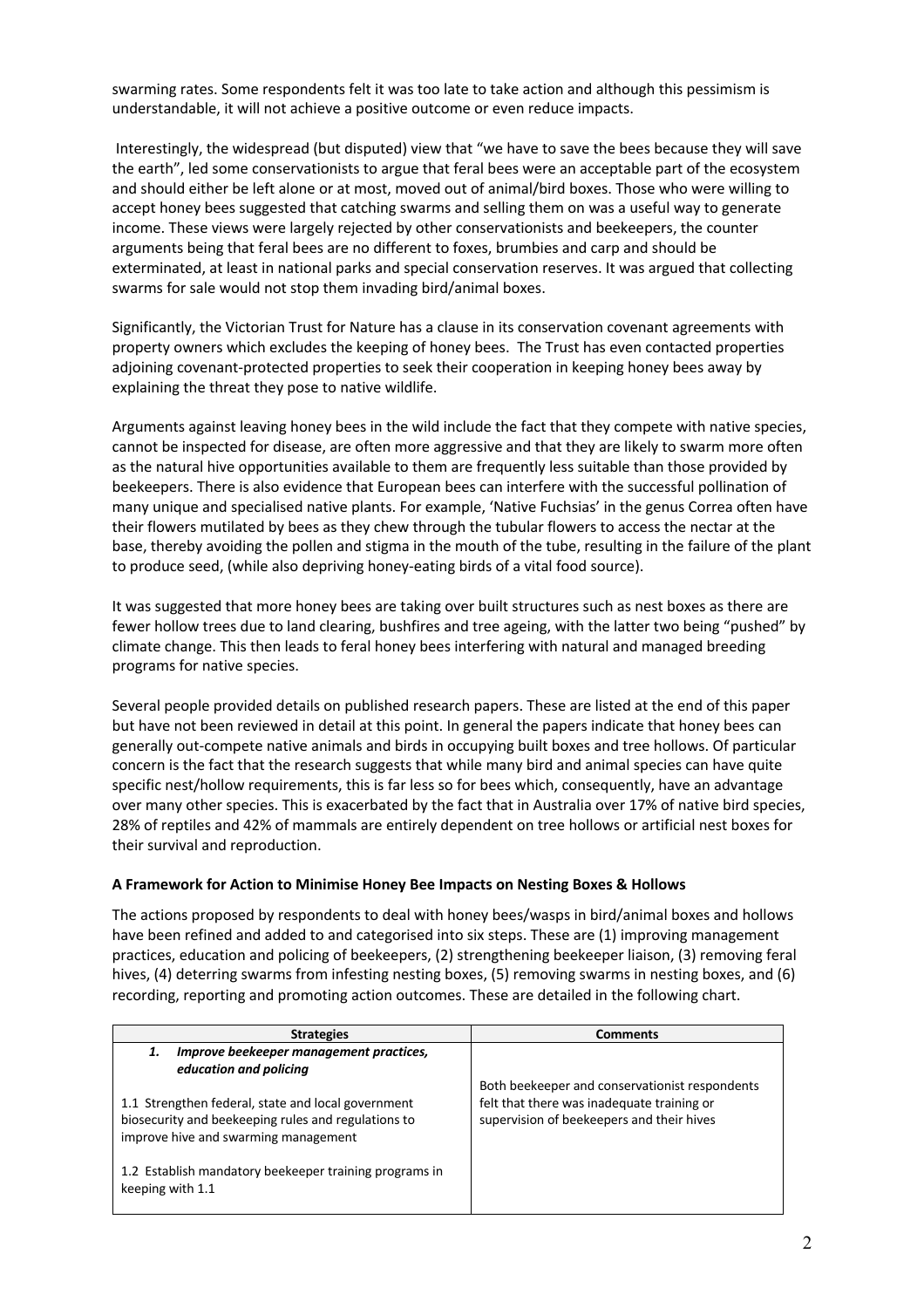| 1.3 Support additional research into swarm control and<br>swarm management                                                                                                                                                                                                                                                                                                                                                                                                                                                                                                                                                                                                                                                                                                                                                                                                                                                                                                                                                                                                                                                                                             |                                                                                                                                                                                                                                                                                                                                                                                                                                                                                                                                                                                                                                                                                                                                                                                            |
|------------------------------------------------------------------------------------------------------------------------------------------------------------------------------------------------------------------------------------------------------------------------------------------------------------------------------------------------------------------------------------------------------------------------------------------------------------------------------------------------------------------------------------------------------------------------------------------------------------------------------------------------------------------------------------------------------------------------------------------------------------------------------------------------------------------------------------------------------------------------------------------------------------------------------------------------------------------------------------------------------------------------------------------------------------------------------------------------------------------------------------------------------------------------|--------------------------------------------------------------------------------------------------------------------------------------------------------------------------------------------------------------------------------------------------------------------------------------------------------------------------------------------------------------------------------------------------------------------------------------------------------------------------------------------------------------------------------------------------------------------------------------------------------------------------------------------------------------------------------------------------------------------------------------------------------------------------------------------|
| 2. Strengthen liaison with beekeepers                                                                                                                                                                                                                                                                                                                                                                                                                                                                                                                                                                                                                                                                                                                                                                                                                                                                                                                                                                                                                                                                                                                                  |                                                                                                                                                                                                                                                                                                                                                                                                                                                                                                                                                                                                                                                                                                                                                                                            |
| 2.1 Liaise with local/regional/itinerant beekeepers and bee<br>clubs/groups regarding the need to optimise management<br>practices and minimise swarming<br>2.2 Offer the opportunity for beekeepers to install swarm<br>traps and collect any swarms that are found                                                                                                                                                                                                                                                                                                                                                                                                                                                                                                                                                                                                                                                                                                                                                                                                                                                                                                   | This approach helps to develop a positive<br>relationship between beekeepers and<br>conservationists and through this, improved swarm<br>management                                                                                                                                                                                                                                                                                                                                                                                                                                                                                                                                                                                                                                        |
| 3.<br><b>Remove feral hives</b>                                                                                                                                                                                                                                                                                                                                                                                                                                                                                                                                                                                                                                                                                                                                                                                                                                                                                                                                                                                                                                                                                                                                        |                                                                                                                                                                                                                                                                                                                                                                                                                                                                                                                                                                                                                                                                                                                                                                                            |
| 3.1 Keep an eye out for honey bees in the locality. If there<br>are none, no action may be needed. If bees are seen,<br>attempt to track down what might be described as "source"<br>hives eg: apiaries, hobby beekeepers with hives and wild<br>hives. The difficulty here is that these hives could be many<br>kilometres away (bees have been tracked travelling 8 km. in<br>Victoria to feed on canola crops while apiary officers have<br>traced them travelling 13 km. in Tasmania)                                                                                                                                                                                                                                                                                                                                                                                                                                                                                                                                                                                                                                                                              | There is a need to research the effectiveness and<br>safety of the techniques available for exterminating<br>feral hives. A process for recording and reporting<br>research findings also needs to be developed                                                                                                                                                                                                                                                                                                                                                                                                                                                                                                                                                                            |
| 3.2 When honey bees/introduced wasps are seen in a<br>bushland/conservation setting, attempt to identify their<br>source in order to go back to step 1 or find any feral hives.<br>Where feral hives are found, it may be possible to have a<br>beekeeper remove them. Otherwise it may be necessary to<br>exterminate them. Depending on the circumstances, the<br>use of drowning, burial, fire, boiling water, entombing,<br>commercial insecticides or argon and nitrogen gases to<br>asphyxiate them should be evaluated.                                                                                                                                                                                                                                                                                                                                                                                                                                                                                                                                                                                                                                         |                                                                                                                                                                                                                                                                                                                                                                                                                                                                                                                                                                                                                                                                                                                                                                                            |
| Deter swarms from infesting bird/animal nest<br>4.<br>boxes                                                                                                                                                                                                                                                                                                                                                                                                                                                                                                                                                                                                                                                                                                                                                                                                                                                                                                                                                                                                                                                                                                            |                                                                                                                                                                                                                                                                                                                                                                                                                                                                                                                                                                                                                                                                                                                                                                                            |
| 4.1 Chemical methods suggested to deter bees from<br>inhabiting animal/bird boxes were:<br>. Put domestic animal flea collars, cattle ear tags or moth<br>balls on top of the boxes as the chemicals deter bees<br>• Use a range of aromatic oils sprayed on/around the boxes<br>eg: eucalyptus as a base with added lemon myrtle for extra<br>scent (See https://pestpointers.com "Use these 10<br>essential oils to keep bees away (humanely)". Several<br>respondents highlighted the effectiveness of using orange,<br>other citrus fruit oils, cinnamon, peppermint, lavender and<br>almond oils to spray boxes so as to leave a residue to<br>discourage bees (both before and after occupation). It was<br>argued that there is a need to spray every few weeks,<br>particularly during the swarming season.<br>• Use Honey-B-Gone. This is a spray that smells a lot like<br>almond oil. It is used to move bees within hives and out of<br>areas that cannot be reached<br>. Use the repellent Kilz which also seals boxes each time a<br>swarm is removed or "Coopex". The latter is a residual<br>insecticide and should be carefully considered before use | Some respondents noted individual successes in<br>deterring bees with these strategies but they<br>warrant wider trials. This is because some<br>chemicals may kill bees and other native wildlife,<br>some aromatics (such as lemongrass) are used to<br>attract bees, and others, such as peppermint and<br>spearmint, are used in bee food supplements.<br>Others can deter animals and birds or impact<br>detrimentally on both humans and wildlife well<br>after bees have been removed. For instance,<br>Youtube features on Honey-B-Gone warn against<br>skin contact and inhalation. Finally, the<br>comparative effectiveness of each approach also<br>needs to be assessed.<br>It was argued strongly that if chemical methods are<br>used, they need to be refreshed regularly. |
| 4.2 Physical methods suggested to deter bees from<br>inhabiting animal/bird boxes were:<br>· Install shag pile wool carpet, bathmats, astroturf, artificial<br>grass, carpet underlay, waves of loose shade cloth, rough<br>leather, foam or silicone baking mats in the box roof and<br>for 5-10 cm down the sides as bees have trouble attaching<br>comb to these<br>• Use cat flaps on box entrances<br>• put a 1 cm slot/vents around the top of the box to make it<br>unattractive for bees                                                                                                                                                                                                                                                                                                                                                                                                                                                                                                                                                                                                                                                                       | Many of the physical strategies appeared to be<br>anecdotal rather than based on research and while<br>they may work in some instances, they do not seem<br>to be consistently reliable. Loop pile carpet can<br>catch the claws of both bees and native birds/<br>animals and kill them. Carpet, astroturf and<br>artificial grass drop microscopic particles into the<br>environment. Slots near the top of boxes may work<br>in some instances but, depending on the climate<br>and bird/animal species the boxes are provided for,                                                                                                                                                                                                                                                     |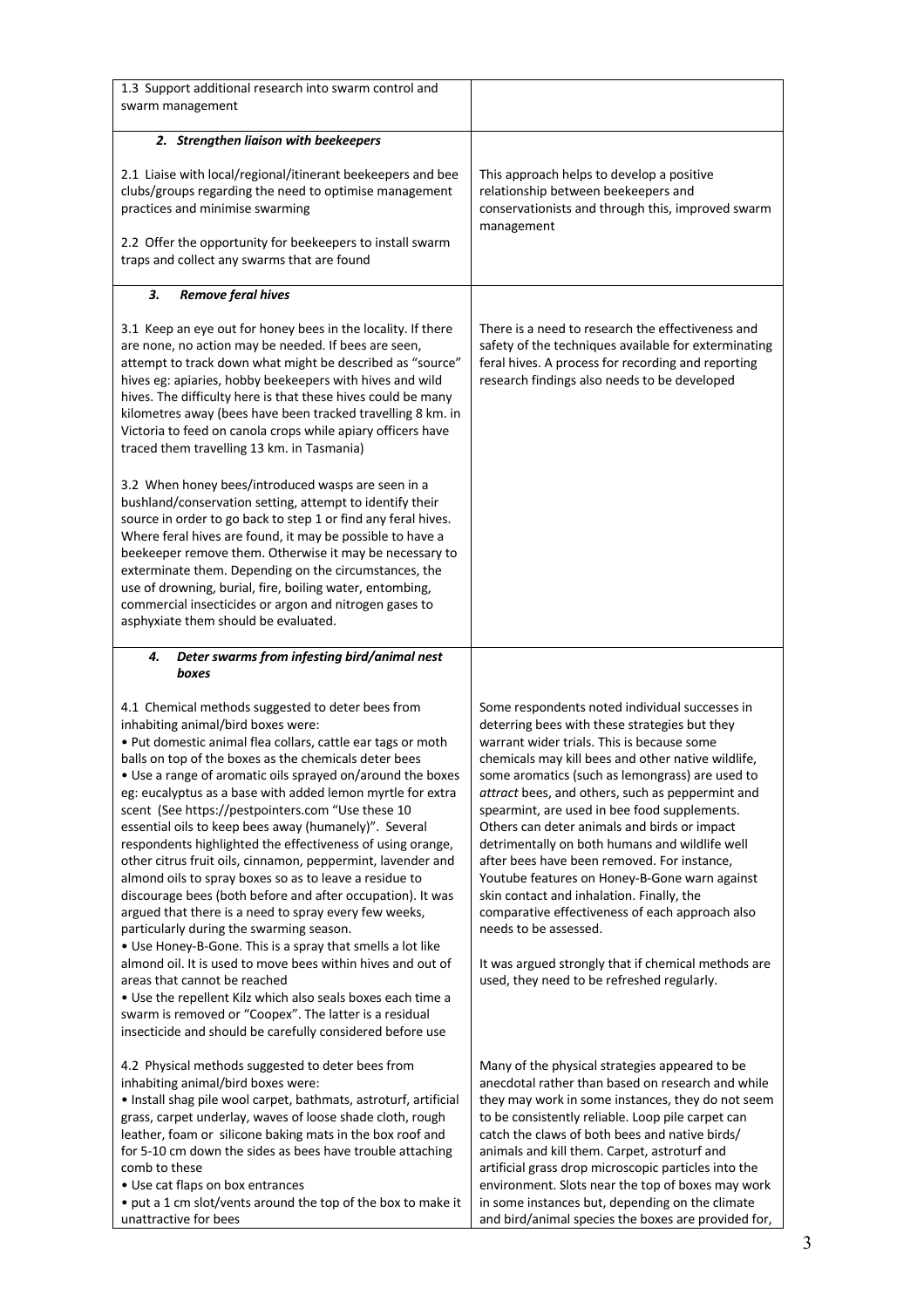| • burn the insides and roof of boxes to make it difficult for<br>bees to attach their comb to it<br>• install multiple boxes in close proximity to each other so<br>that birds/animals using boxes become familiar with them<br>and, at least in some circumstances, have a refuge.<br>The method of installing boxes needs to be considered so as<br>to facilitate easy removal. The height of boxes and hollows<br>is an issue for some native birds and animals and it may be<br>that in some instances, pulley systems will be needed to<br>allow infested boxes to be removed<br>• Consider using PVC materials for nest boxes rather than<br>wooden boxes in the light of Kangaroo Island research into<br>feral bees infesting Glossy Black Cockatoo nests. This<br>showed that over an 11 year period, 5% of nest boxes made<br>of PVC were infested vs 24% of wooden boxes and 14% of<br>hollows in Eucalyptus trees (See Berris and Barth in<br>bibliography)<br>• use the "push-pull" approach advocated by Efstathion in<br>South American and African research (see bibliography).<br>This uses pairing nest boxes treated with permethrin<br>insecticide to "push" scout bees away and swarm traps<br>treated with pheromones to "pull" bees | may be seriously detrimental to bird and animal<br>needs. See<br>https://nestboxtales.com/bushfire-zone-nest-box-<br>design-and-species-list-booklets/ and<br>https://nestboxtales.com/nest-box-materials/                                                                                                                                                                                                                    |
|------------------------------------------------------------------------------------------------------------------------------------------------------------------------------------------------------------------------------------------------------------------------------------------------------------------------------------------------------------------------------------------------------------------------------------------------------------------------------------------------------------------------------------------------------------------------------------------------------------------------------------------------------------------------------------------------------------------------------------------------------------------------------------------------------------------------------------------------------------------------------------------------------------------------------------------------------------------------------------------------------------------------------------------------------------------------------------------------------------------------------------------------------------------------------------------------------------------------------------------------------------|-------------------------------------------------------------------------------------------------------------------------------------------------------------------------------------------------------------------------------------------------------------------------------------------------------------------------------------------------------------------------------------------------------------------------------|
| 4.4 Have spare nest boxes ready to replace infested boxes<br>during the spring swarming season (Aug-Dec depending on<br>region), inspect nest boxes as frequently as possible eg<br>every 2-3 days                                                                                                                                                                                                                                                                                                                                                                                                                                                                                                                                                                                                                                                                                                                                                                                                                                                                                                                                                                                                                                                         |                                                                                                                                                                                                                                                                                                                                                                                                                               |
| Remove swarms in nesting boxes/hollows<br>5.                                                                                                                                                                                                                                                                                                                                                                                                                                                                                                                                                                                                                                                                                                                                                                                                                                                                                                                                                                                                                                                                                                                                                                                                               |                                                                                                                                                                                                                                                                                                                                                                                                                               |
| 5.1 Once swarms have been found to have infested a<br>nesting box, a swarm trap or a hollow log, they should be<br>removed as soon as possible<br>5.2 Beekeepers who have installed swarm traps or who<br>want to collect swarms should be notified and will most<br>probably be needed if it is possible to extract swarms from<br>hollow logs. Property owners can remove swarm traps and<br>boxes by sealing their entrances after dark and transporting<br>them away, preferably immediately, and in a hessian bag or<br>pillow slip/sheet for safety. Safety netting and heavy gloves<br>should be worn as a precaution. Swarms should not be left<br>sealed for more than 12 hours or they are likely to die from<br>smothering<br>5.3 If no beekeepers are available, swarms may need to be<br>exterminated. The safest ways to do this is to put the sealed<br>nest box into a freezer or a large tank of water. Swarms that<br>cannot be removed from hollow logs can be exterminated<br>by the use of sprays or powder, through smothering by                                                                                                                                                                                                    | Several people argued that once a swarm is<br>eradicated, bird/animal boxes must be well-<br>cleaned, as fresh swarms are likely to be attracted<br>back by pheromones and the aromas of wax and<br>honey. This was disagreed with by others and as<br>such, clearly needs further testing                                                                                                                                    |
| entombing or with argon or nitrogen gas<br>5.4 Removed boxes should be replaced with a new or<br>cleaned box 3-4 days after their removal. This time lag<br>ensures that none of the bees remain as they can survive<br>for several days in warm weather                                                                                                                                                                                                                                                                                                                                                                                                                                                                                                                                                                                                                                                                                                                                                                                                                                                                                                                                                                                                   |                                                                                                                                                                                                                                                                                                                                                                                                                               |
| 6.<br>Recording, reporting and promoting findings                                                                                                                                                                                                                                                                                                                                                                                                                                                                                                                                                                                                                                                                                                                                                                                                                                                                                                                                                                                                                                                                                                                                                                                                          |                                                                                                                                                                                                                                                                                                                                                                                                                               |
| 6.1 To be effective, it is essential that the outcomes of all<br>actions taken on 1. to 5. above are recorded and distributed<br>to wider conservationist and beekeeper communities. The<br>location, dates and circumstances of the action and the<br>target of bird/animal boxes or hollows should be provided<br>with any descriptions.                                                                                                                                                                                                                                                                                                                                                                                                                                                                                                                                                                                                                                                                                                                                                                                                                                                                                                                 | Unless the findings of action on dealing with<br>bee/wasp infestations of bird/animal boxes and<br>hollow logs are recorded and disseminated, there is<br>little point in taking the action. This is because<br>while some things may work for some people, they<br>may not always do so and they may not work for<br>others. This appears to be the case with some of<br>the actions suggested by respondents to this paper. |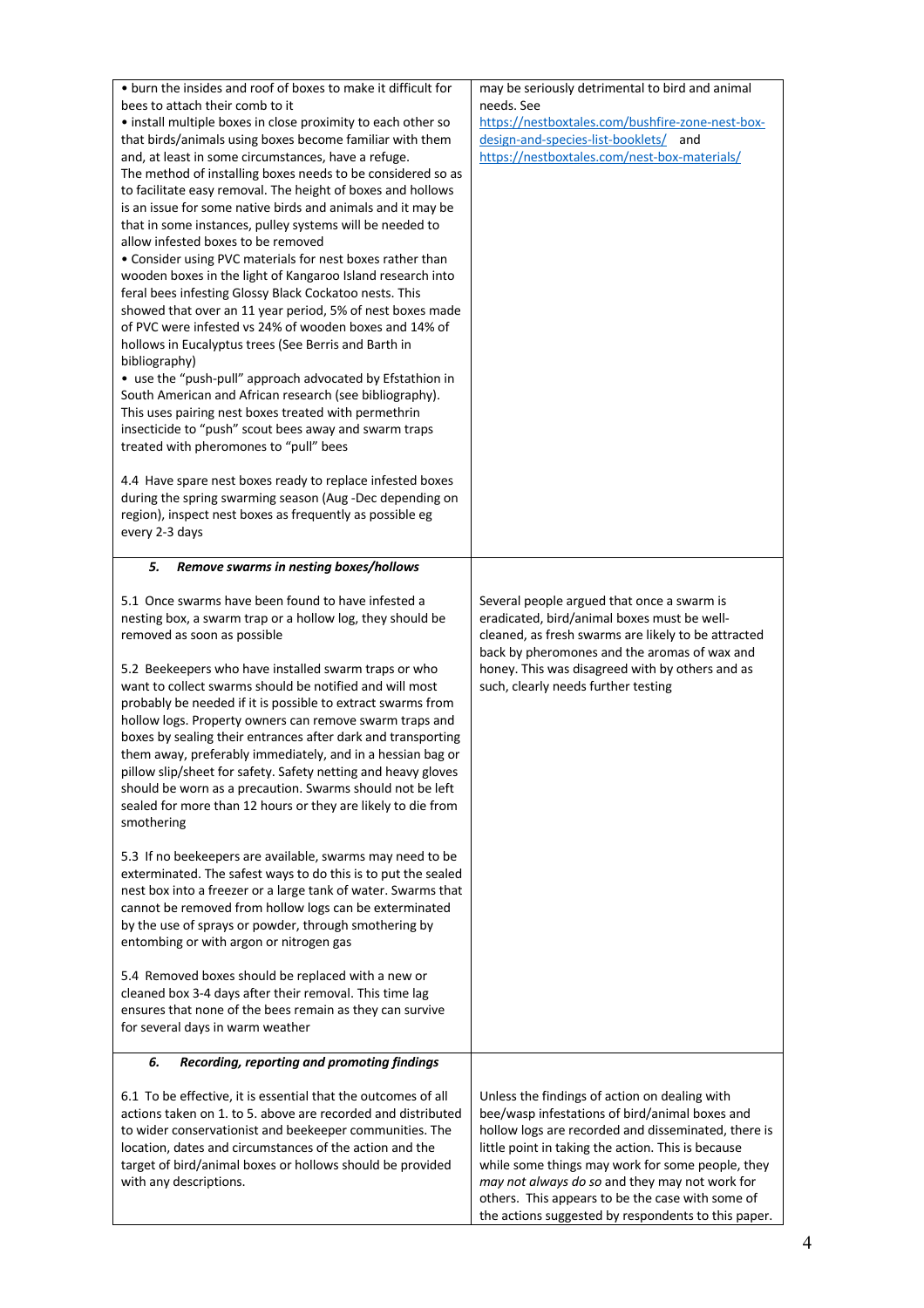| Conservationists may wish to join "Nestboxtales" where      |  |
|-------------------------------------------------------------|--|
| there has been a lot of discussion about feral bee invasion |  |
| of nest boxes:                                              |  |
| https://www.facebook.com/groups/2568804883151887            |  |
| See also: https://m.facebook.com/groups/nestboxtales/       |  |
| permalink/5148085085223841/?m entstream source              |  |
| =group&anchor composer=false                                |  |
|                                                             |  |
| Beekeepers might join Australian Backyard Beekeepers or     |  |
| more focused state-based groups. Alternately, a new joint-  |  |
| user group might be usefully established                    |  |
|                                                             |  |
| Facebook and other web site administrators are              |  |
| encouraged to appoint co-administrators to collate and      |  |
| disseminate findings                                        |  |
|                                                             |  |

#### **Conclusion**

Despite the views of some, honey bees (and European wasps) can have a negative impact on natural ecosystems. This includes the loss of pollen and nectar needed by other native species and the destruction of flowers. However the impact is particularly bad when swarms invade nesting boxes established by conservationists as part of population breeding programs or to offset the loss of nesting opportunities due to forest clearing, bushfires and climate change. Invasions can lead to the death of native birds and animals as well as the loss of nesting opportunities.

A range of strategies is available to both beekeepers and conservationists to reduce the impact of swarms. Beekeepers have a responsibility to manage their hives more intensively to reduce swarms and action is needed to improve their skills and accountability. Biosecurity regulations and policing need to be strengthened as part of this. That said, "sourcing" a swarm can be difficult and preventing swarming totally is impractical as it occurs for a number of natural reasons amongst bee hives.

A variety of tools can be used by conservationists to minimise honey bee invasions. These extend from the removal or extermination of all feral hives through to an enhanced process of liaison and coordination with beekeepers so that swarms that are found can be collected and removed. Similarly, a range of actions can be taken by conservationists: invasions can be reduced by improvements to the design and management of nesting boxes, a mix of chemical and physical strategies to deter honey bees can be applied, alternate boxes for both bees and native species can be provided, and a rapid process of collection, removal and/or extermination can be used. Critical to any action are three things: consistency and diligence in applying the action; the recording of what is done, monitoring the outcomes and reporting on these, and finally, cooperation between beekeepers and conservationists. Mechanisms need to be developed for recording and reporting because without them, little benefit will be gained from starting.

The information collected for this paper with regard to deterring honey bee invasion of nesting boxes in suggests that there is a dire shortage of "cold hard facts" and that there is limited research into which tools that are most effective. Some of the suggested strategies are highly unlikely to work or work uniformly across Australia while others are almost certainly detrimental to both bees and some of the very animals and birds they are intended to protect. The paper proposes a six step strategy for addressing the issue of honey bees (and others) in native bird and animal nesting boxes. Research into the efficacy of the six steps and the specifics within each is urgently needed and anyone using any of them is encouraged to post their actions and the outcomes through a reputable web site.

## **REFERENCES**

Berris, K K and Barth, M, 2020: PVC nest boxes are less at risk of occupancy by feral honey bees than timber nest boxes and natural hollows, *Ecological Management and Restoration*, vol. 21, issue 2 (May), pp. 155-157 See: https://onlinelibrary.wiley.com/doi/abs/10.1111/emr.12414